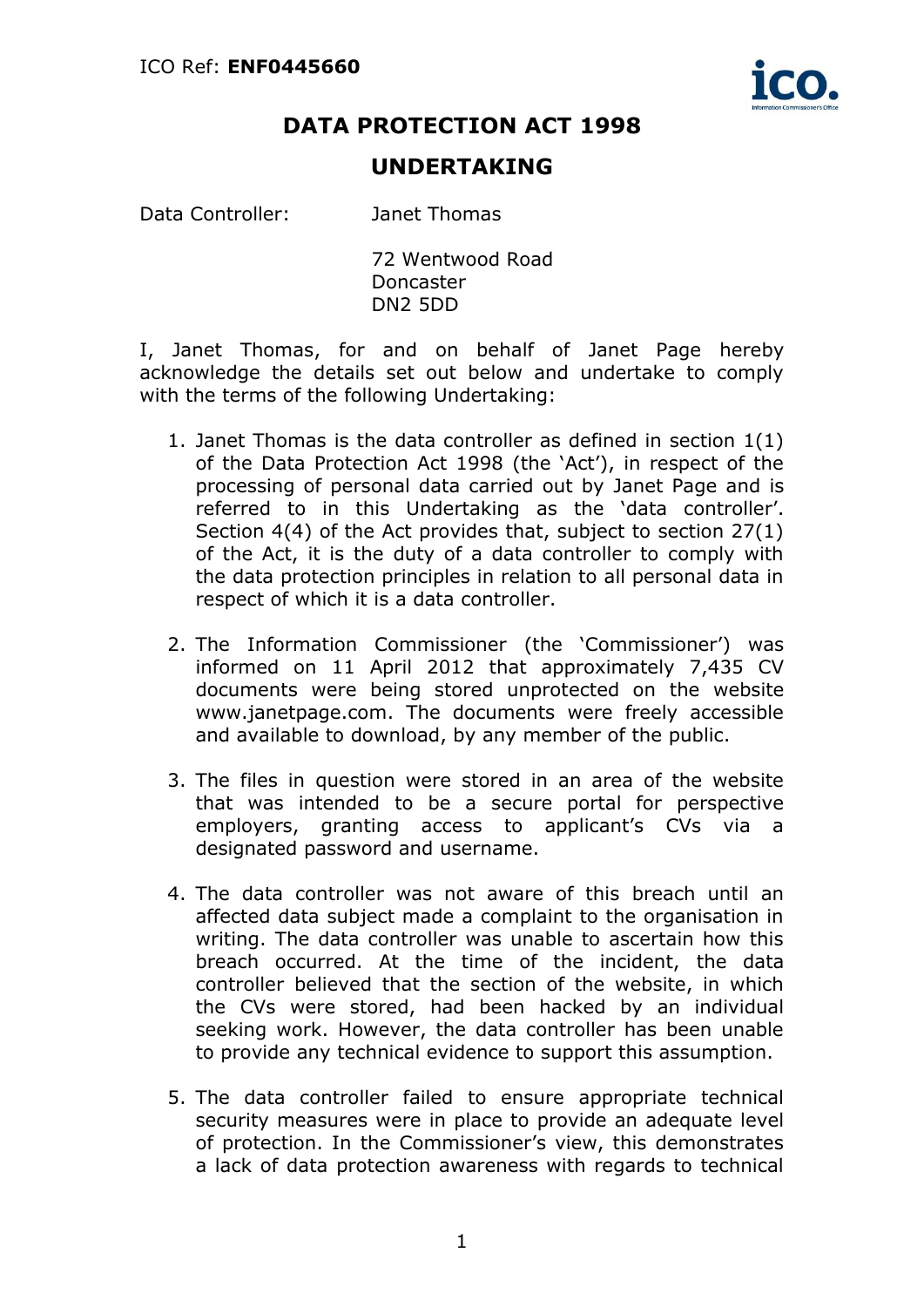

security matters. Furthermore, the Commissioner's investigation revealed that the data controller did not have sufficient data protection training, and that its information security policy and procedures were lacking.

- 6. The Commissioner has considered the data controller's compliance with the provisions of the Act in the light of this matter. The relevant provision of the Act is the seventh Data Protection Principle. This Principle is set out in Schedule 1 Part I to the Act. The Commissioner has also considered the fact that some of the data lost in this incident consisted of information relating to the ethnicity, religion and sexuality of the data subjects. Personal data containing such information is defined as 'sensitive personal data' under section 2(d) of the Act.
- 7. Following consideration of the remedial action that has been taken by the data controller, it is agreed that in consideration of the Commissioner not exercising his powers to serve an Enforcement Notice under section 40 of the Act, the data controller undertakes as follows:

**The data controller shall, as from the date of this Undertaking and for so long as similar standards are required by the Act or other successor legislation, ensure that personal data are processed in accordance with the seventh Data Protection Principle in Part I of Schedule 1 to the Act, and in particular that:**

- **(1) The data controller reviews its current practices to ensure compliance with the requirements of the Act and in particular:**
- **(2) the data controller shall implement technical security measures as are appropriate to ensure that personal data is protected against unauthorised and unlawful processing, accidental loss, destruction, and/or damage. Such measures should be appropriately and regularly monitored;**
- **(3) personal data should only be collected when necessary. Consideration should be made as to the type of data collected and all information should be securely disposed of when it is no longer required, and;**
- **(4) the data controller ensures that all staff receive data protection training, and that this training is refreshed**